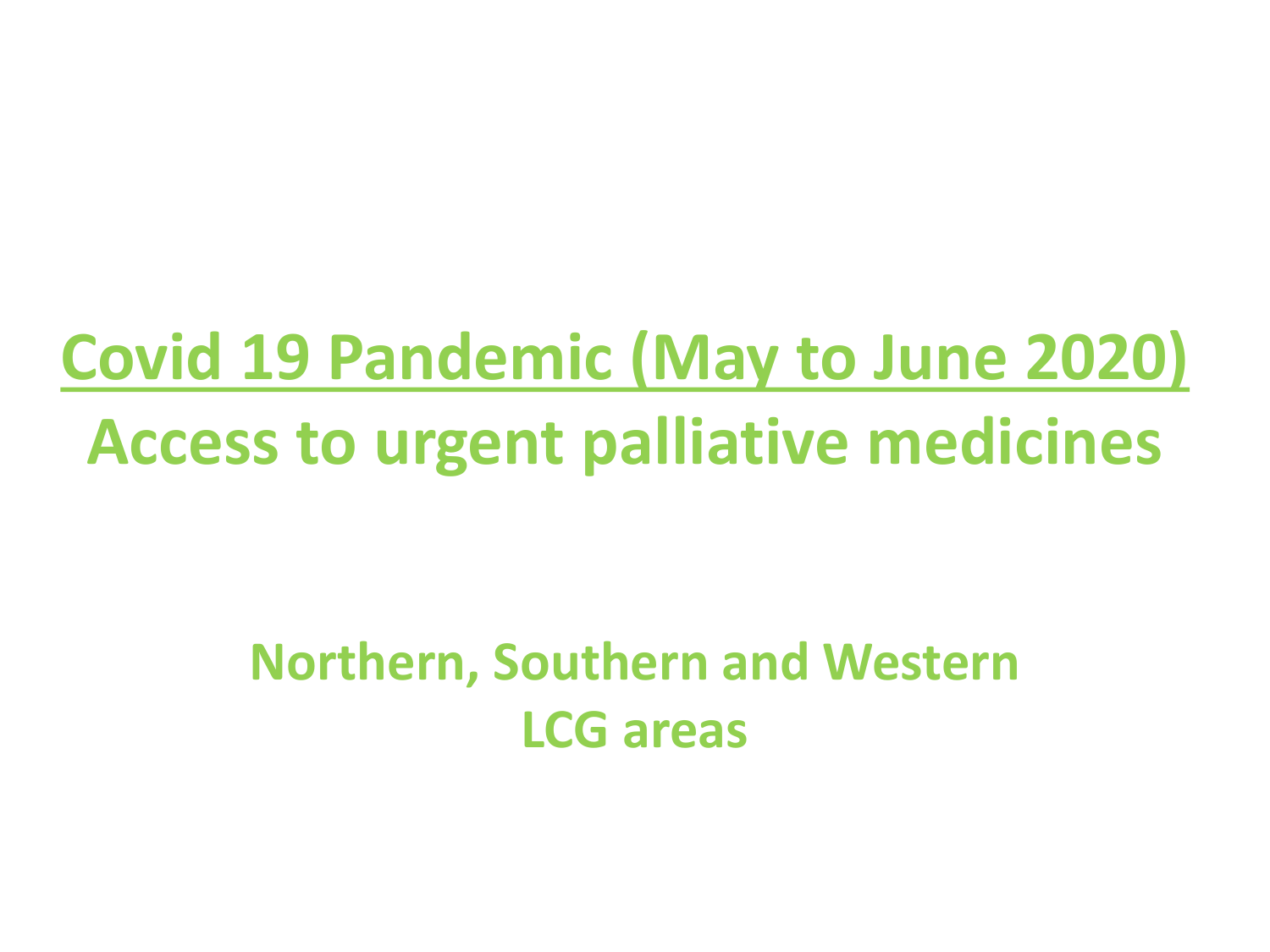

\*CPPCN = Community Pharmacy Palliative Care Network ¥ available in a limited number of nursing homes only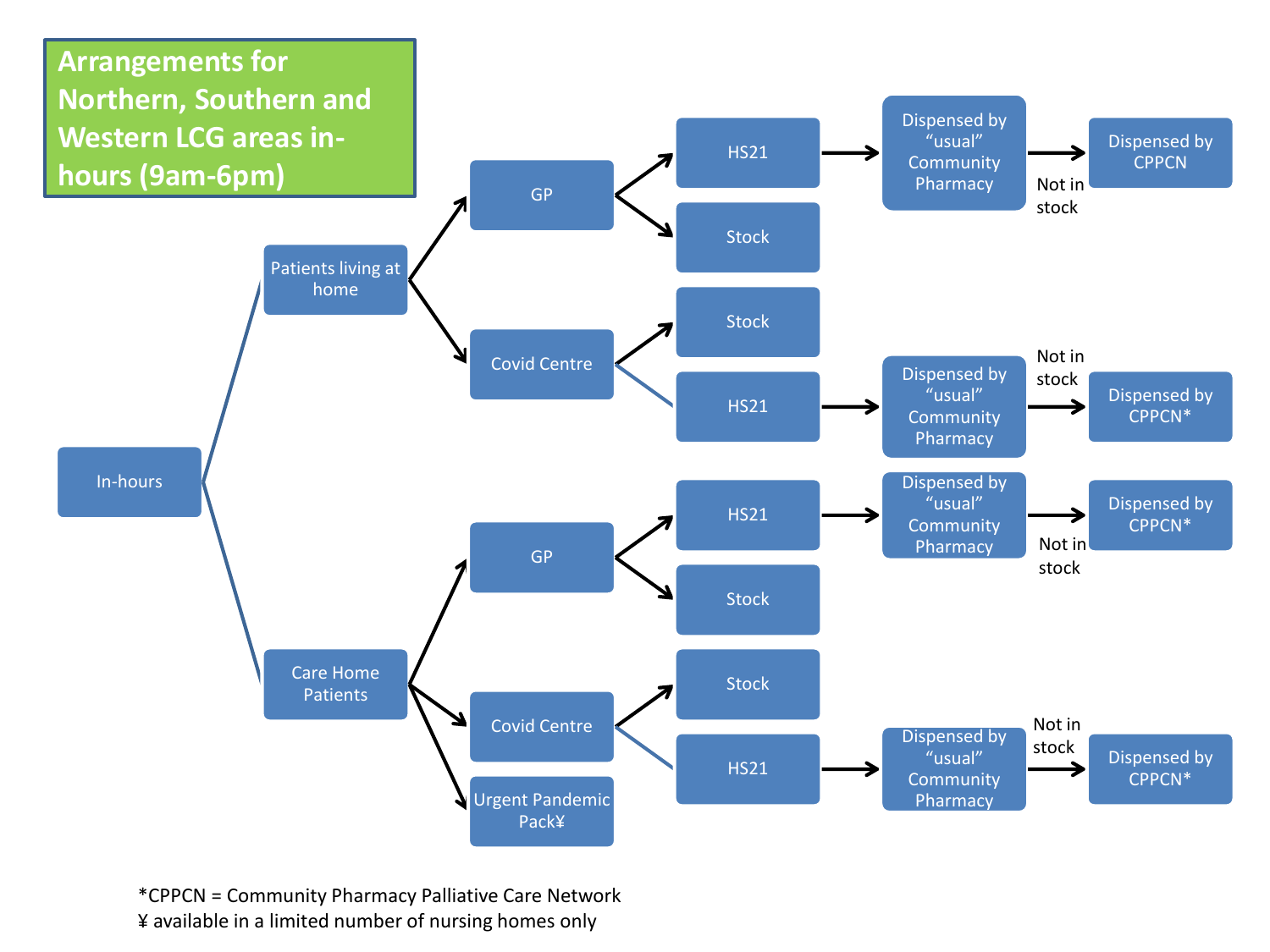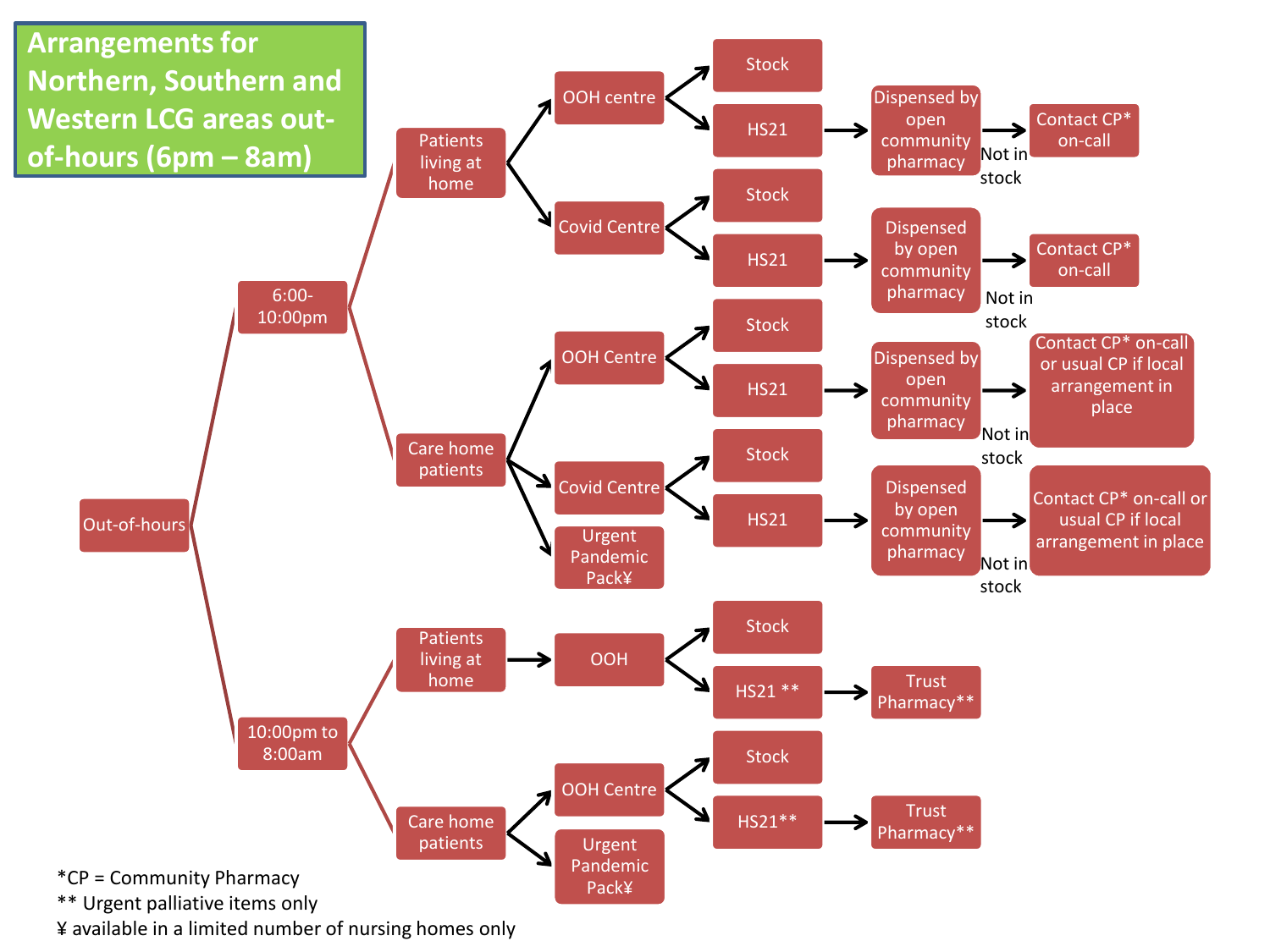## **Covid 19 Pandemic (May to June 2020) Access to urgent palliative medicines**

**Belfast LCG area**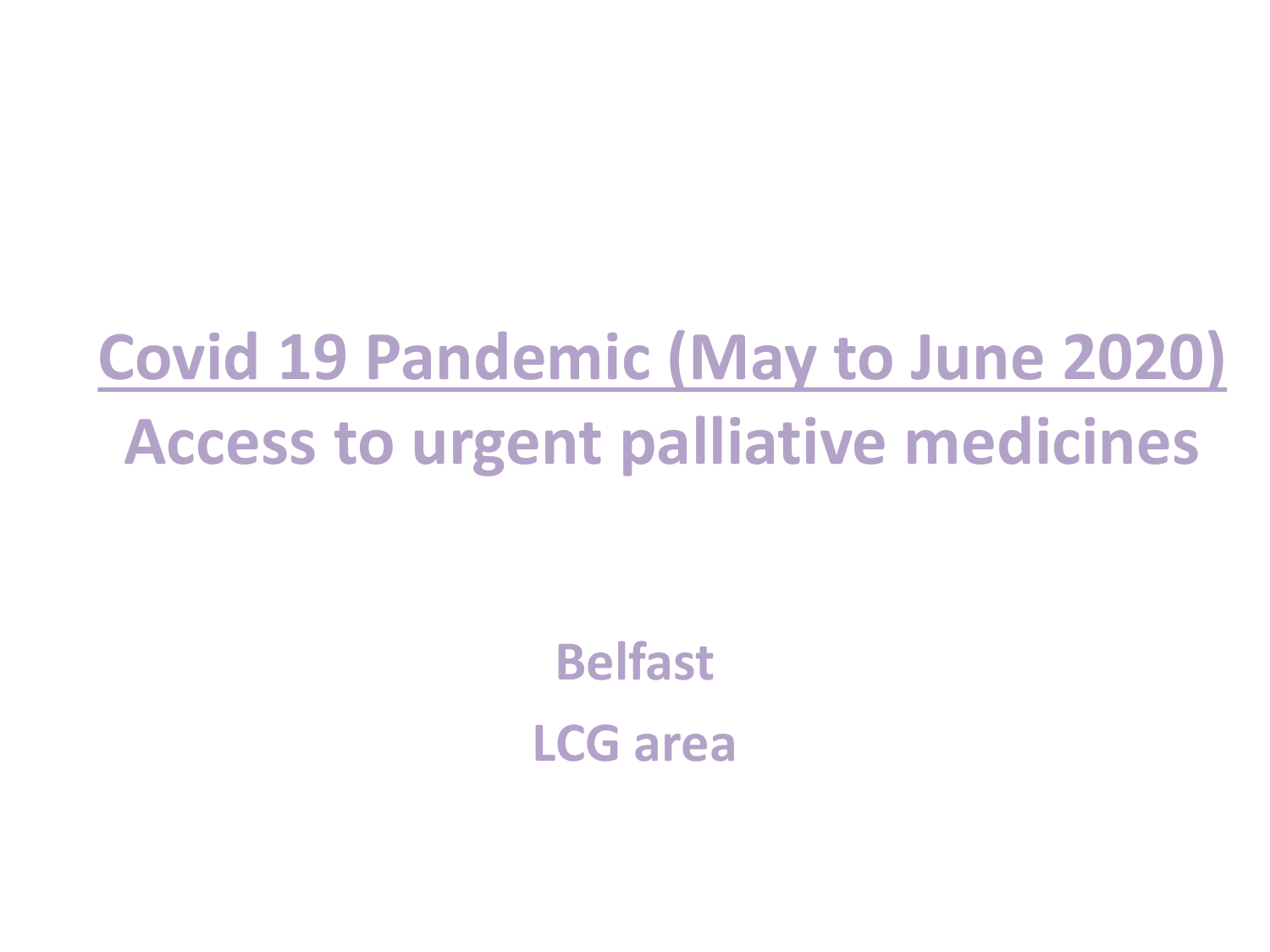

¥ available in a limited number of nursing homes only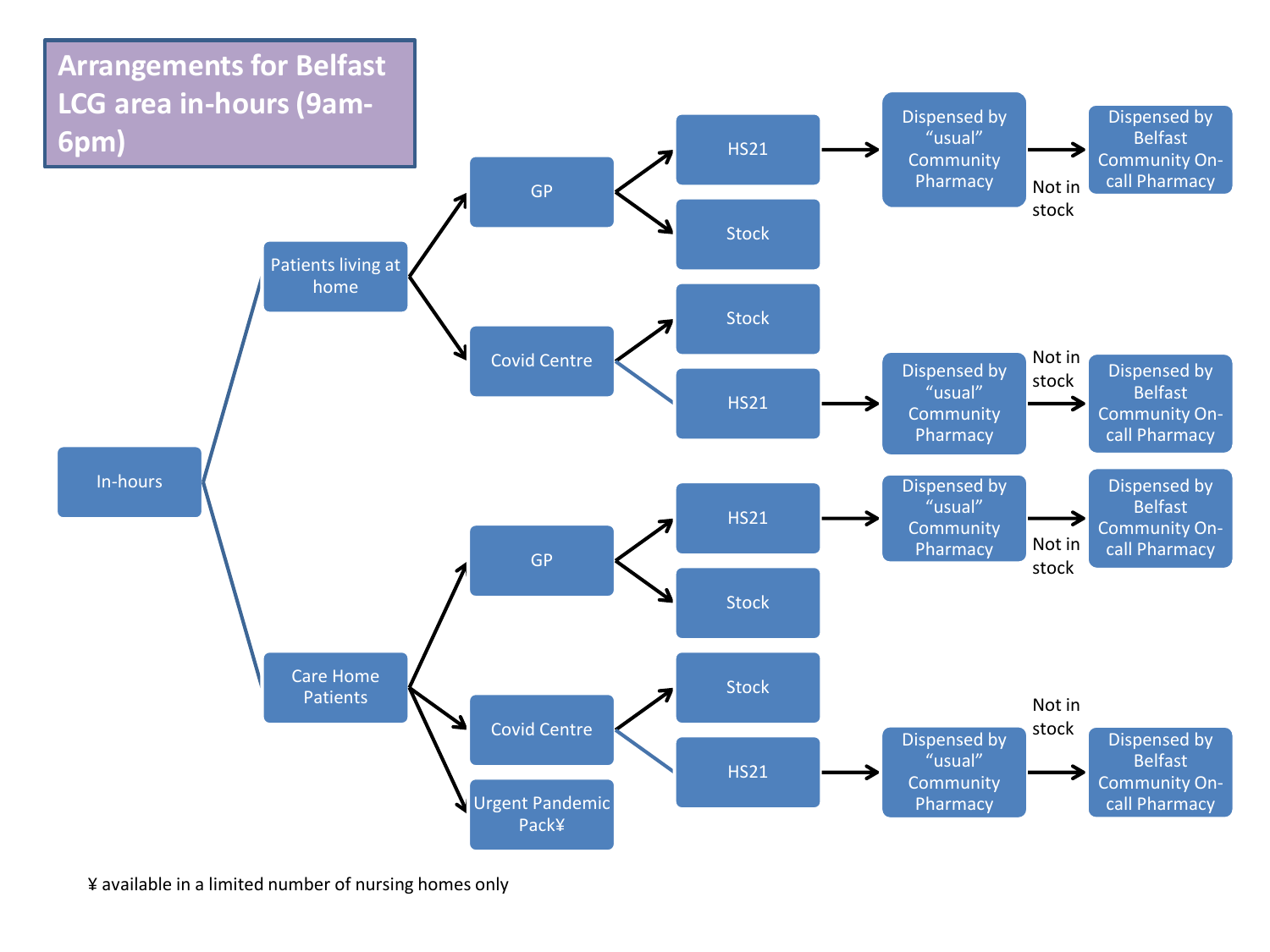

¥ available in a limited number of nursing homes only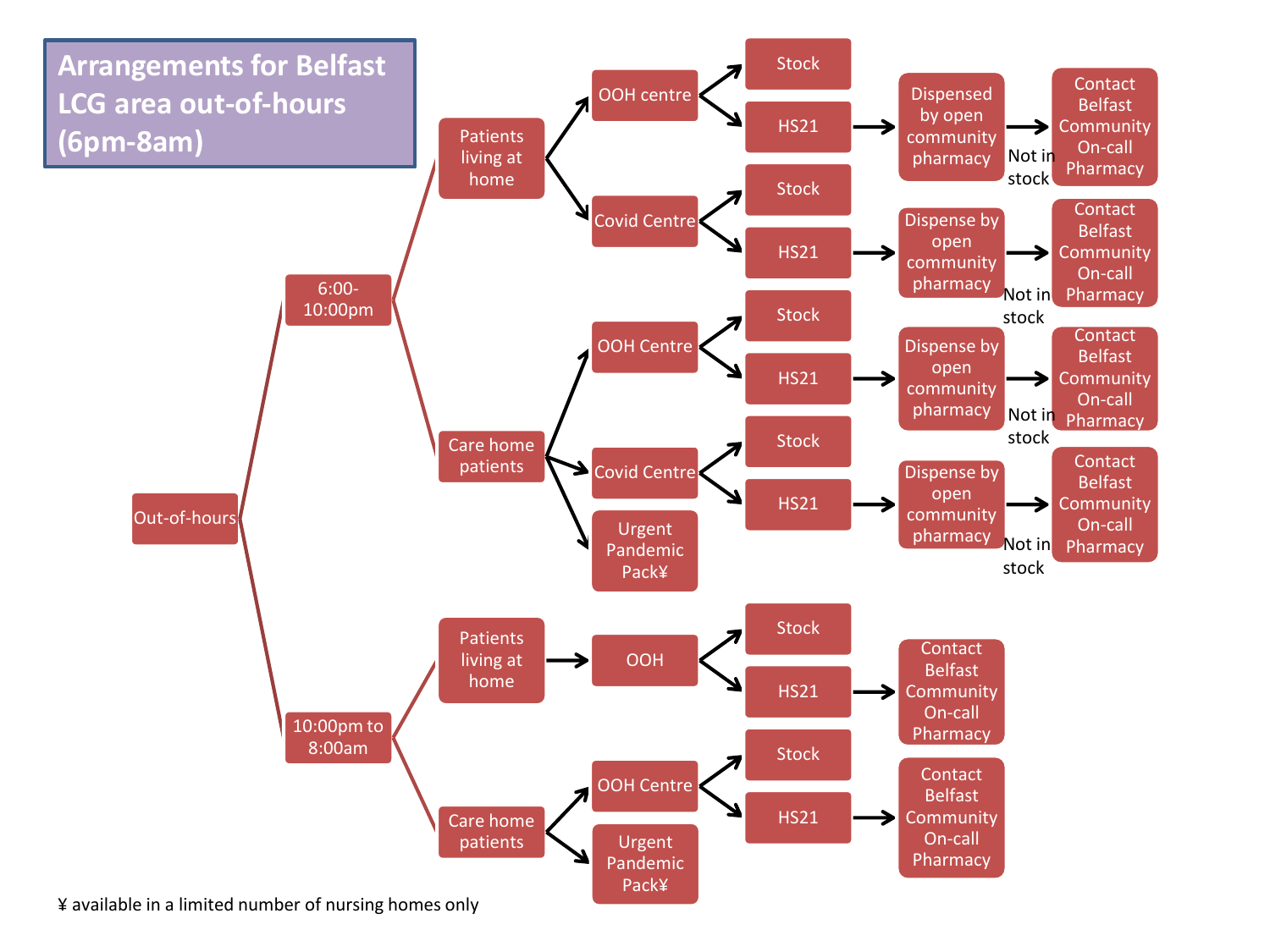# **Covid 19 Pandemic (May to June 2020) Access to urgent palliative medicines**

#### **South Eastern LCG area**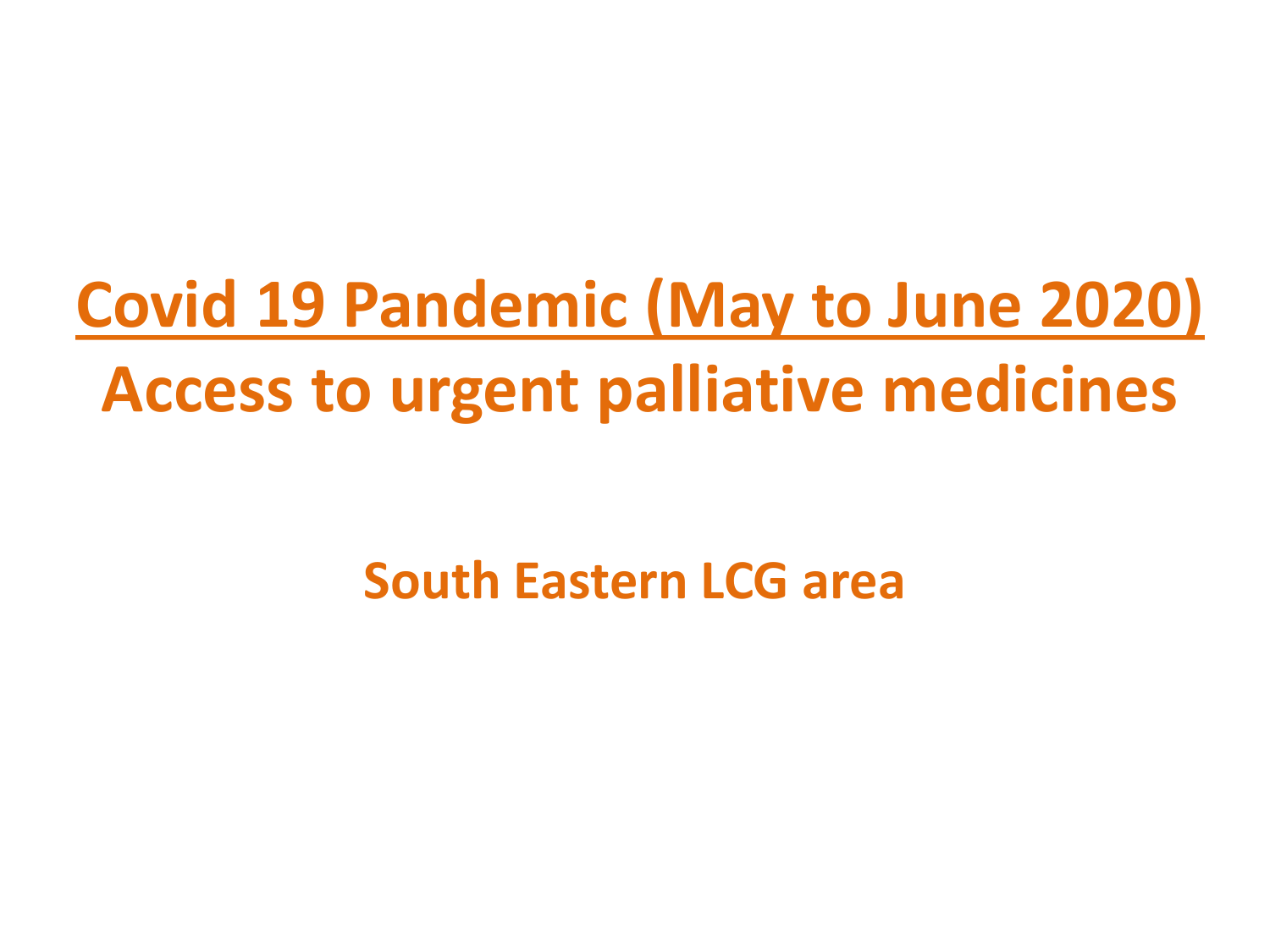

\*CPPCN = Community Pharmacy Palliative Care Network ¥ available in a limited number of nursing homes only